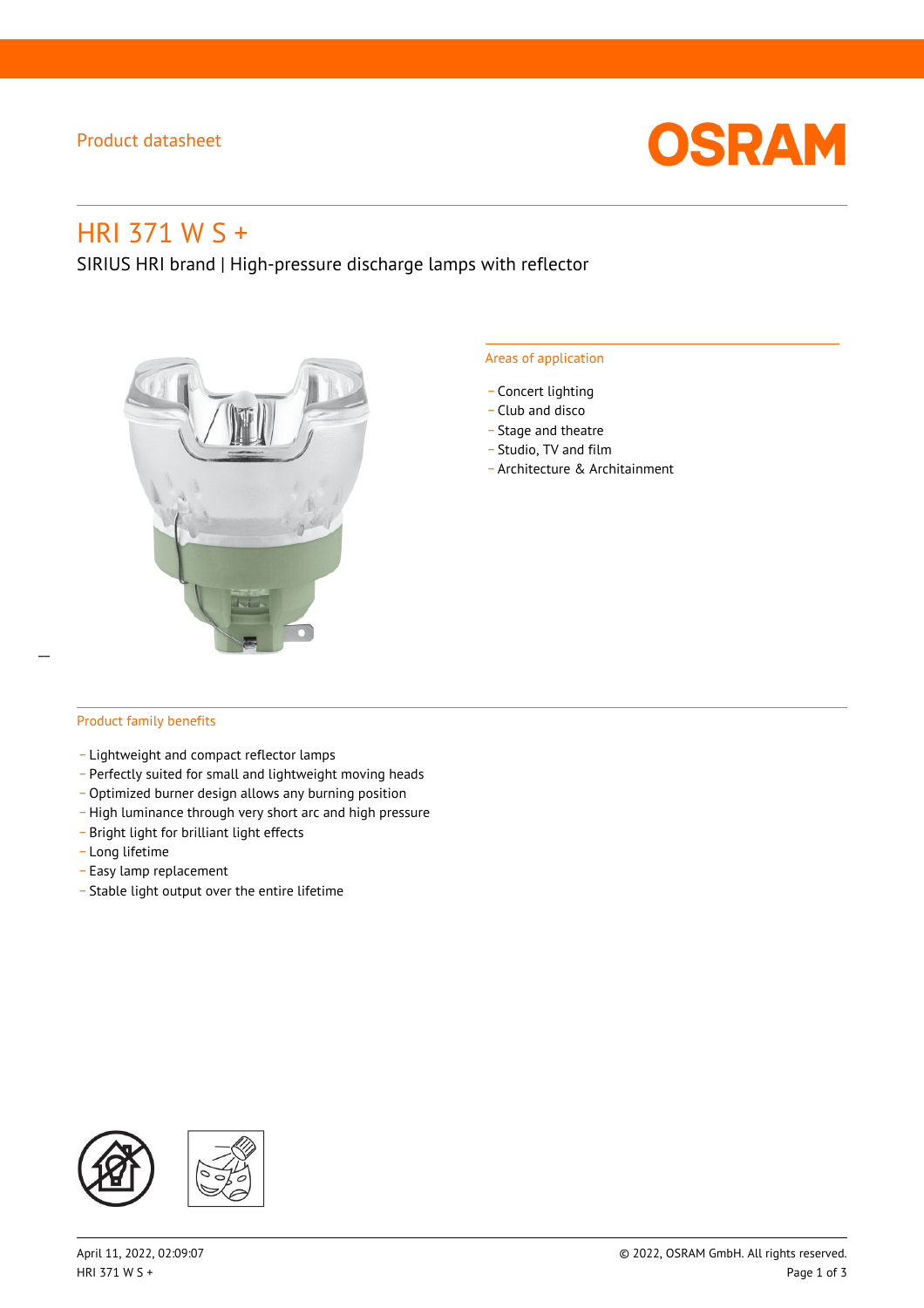## Product datasheet

## Technical data

## **Electrical data**

| Nominal wattage        | 370.00 W |
|------------------------|----------|
| <b>Nominal current</b> | 5 A      |
| Nominal voltage        | 70.0 V   |

## **Photometrical data**

| <b>Nominal luminous flux</b> | 19800 lm |
|------------------------------|----------|
| Color temperature            | 7650 K   |
| Color rendering index Ra     | 85       |

## **Dimensions & weight**

| <b>Diameter</b> | 58.0 mm          |
|-----------------|------------------|
| Length          | 72.0 mm          |
| Arc length      | $1.2 \text{ mm}$ |

## **Lifespan**

| Lifespan |  |  |
|----------|--|--|

Γ

**Lifespan** 3000 h

#### **Environmental information**  $\overline{a}$

| Information according Art. 33 of EU Regulation (EC) 1907/2006 (REACh) |                               |  |
|-----------------------------------------------------------------------|-------------------------------|--|
| Date of Declaration                                                   | 07-04-2022                    |  |
| <b>Primary Article Identifier</b>                                     | 4062172110396   4062172110372 |  |
| Declaration No. in SCIP database<br>In work                           |                               |  |